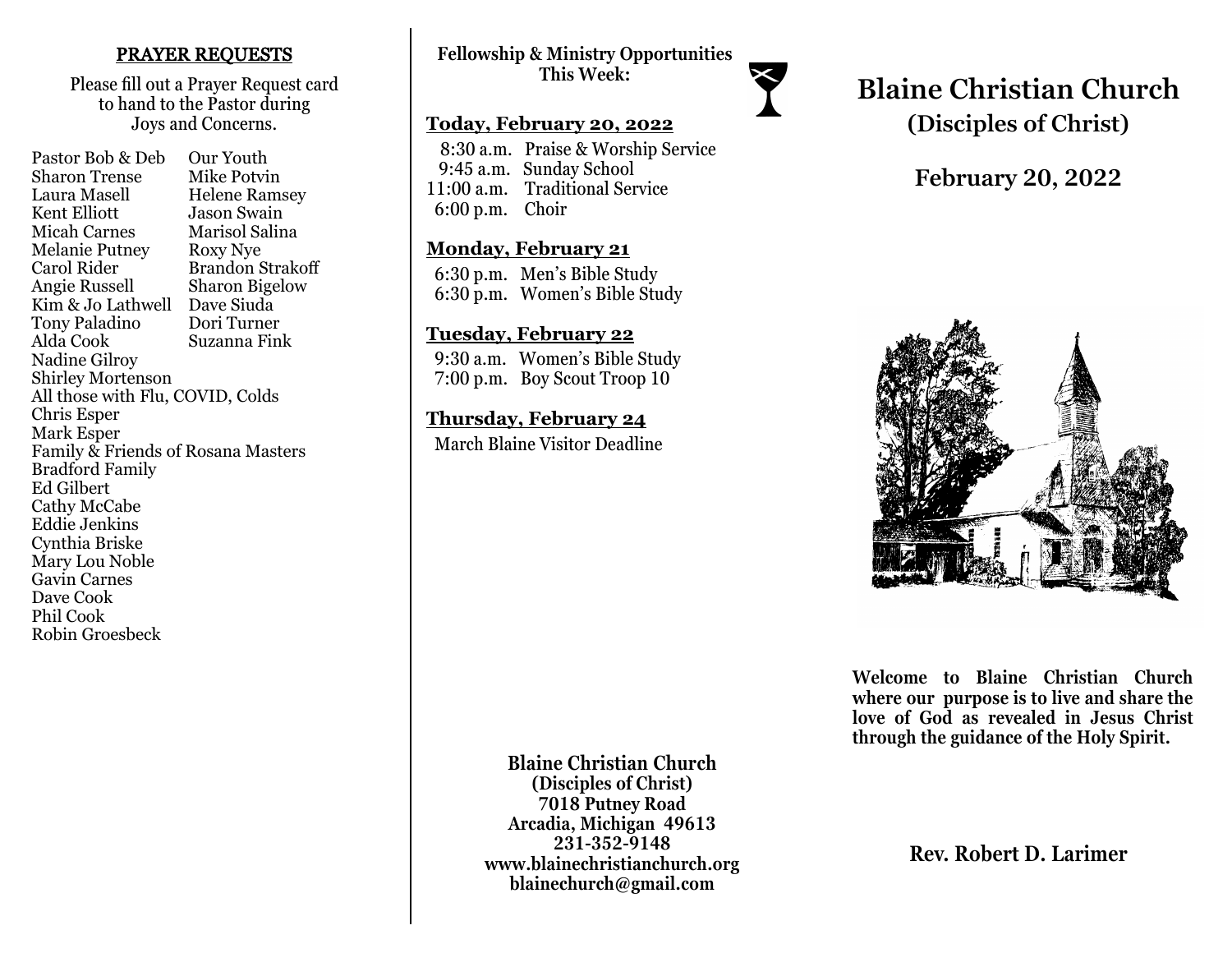## **Praise & Worship Service 8:30 a.m.**

\*Passing the Peace

\*Songs of Praise

Children's Moment

Prayer for Illumination

| <b>Scripture Readings</b> |         |
|---------------------------|---------|
| Psalm 37:1-11, 39-40      | Pg. 449 |
| Luke 6:27-38              | Pg. 837 |

Sermon - "Love Who?"

\*Song of Praise \*Invitation \*Song of Praise

Joys and Concerns Pastoral Prayer

Communion All who profess Jesus Christ as Lord and Savior are invited to partake.

\*Benediction

Elders are available on either side of the sanctuary to pray with and for you after the service.

#### SERVING TODAY

Minister: Robert D. Larimer Worship Leader: Gerri VanAntwerp Praise Team: Mike Brief, Jenny Caylen, Jacque Erdman, Doug Erdman, Deb Larimer, Carolyn Waterson Children's Moment: Carolyn Waterson Greeter: Mike VanAntwerp Usher: Charlotte Putney Fellowship: Shelli & Elizabeth Merrill

## **Traditional Service 11:00 a.m.**

Prelude

Time of Sharing

Passing the Peace

\*Introit Christ Be Our Light

 $***H**$ <sup>\*</sup>Hymn of Praise  $*<sub>517</sub>$ Love Divine, All Loves Excelling

\*Invocation

\*Response Seek Ye First

Children's Moment

Anthem - Shout to the Lord Kids Kare is offered following the anthem.

### Prayer for Illumination

| <b>Scripture Readings</b><br>Psalm 37:1-11, 39-40<br>Luke 6:27-38 | Pg. 449<br>Pg. 837    |       |
|-------------------------------------------------------------------|-----------------------|-------|
| Sermon - "Love Who?"                                              |                       |       |
| *Hymn of Invitation                                               | Pass It On $(vs.1-2)$ | # 477 |
| <i>*Invitation</i>                                                | Pass It On $(vs. 3)$  | #477  |
| Joys and Concerns<br><b>Pastoral Prayer</b>                       |                       |       |

Call to Communion

Hymn of Preparation # 386 We Come as Guests Invited

Sharing of the Bread & Cup All who profess Jesus Christ as Lord and Savior are invited to partake.

\*Benediction

\*Closing Chorus Family of God (chorus)

Elders are available on either side of the sanctuary to pray with and for you after the service.

#### SERVING TODAY

 Minister: Robert D. Larimer Elders: Wayne & Lynda Faber Worship Reader: Rhonda Nye Prelude: Lynda Faber Pianist: Mercy Sobkoviak Choir Director: Carolyn Waterson Children's Moment: Carolyn Waterson Kids Kare: Jenny Caylen Diaconate Servers: Patrick Kenny, Bob Bell, Sonja Reitan, *1 volunteer needed please* Greeter: Ken Nye Usher: Bonnie Putney Fellowship:

### **The Lord's Prayer**

Our Father, who art in heaven, hallowed be Thy name. Thy Kingdom come, Thy will be done on earth as it is in heaven. Give us this day, our daily bread and forgive us our debts as we forgive our debtors. Lead us not into temptation, but deliver us from evil. For thine is the kingdom and the power and the glory forever. Amen.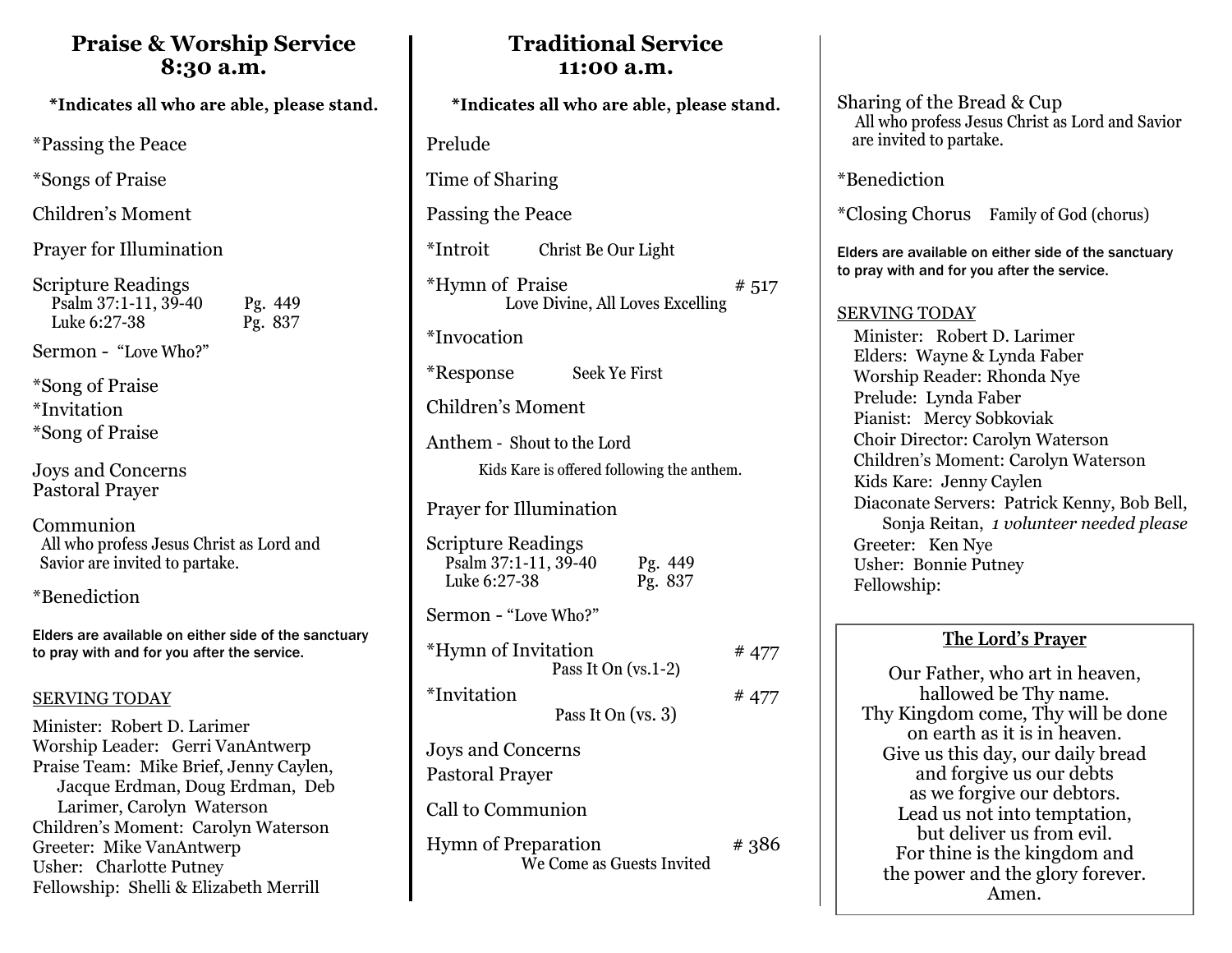#### Sunday, February 20, 2022

Please wear your name tags while you are here for worship services.

PRAYER CARDS are available in the chair pockets in front of you. You are asked to fill these out to help our Pastor with correct spelling, correct information and to keep this time in the service prayerful.

Men of all ages are invited to participate the Monday Night Bible study at 6:30 pm. The group meets in the basement room on the east side of the church.

The March Blaine Visitor deadline is Thursday, February 24th. Please email or drop off information you would like included to the church office.

Lent begins on Ash Wednesday, March 2nd. We will have a soup supper at 6:30 pm and a service of ashes at 7:15 pm in the small sanctuary. We will also have a soup and bread supper on Maundy Thursday, April 14th. Are you willing to make soup or bread for Ash Wednesday and/or Maundy Thursday? Please speak with Carolyn Waterson and she will sign you up. Thank you in advance for those that will volunteer.

Devotionals for Lent, *Drawn to the Cross*, are now available in fellowship hall. Names and addresses are on the devotionals, so please pick up yours and consider delivering one to someone who is homebound.

Do you want a hands on way to "tie" some prayer into a blanket? Call or text Jannette Ervin at 615-856-7855 for a Prayer Tie Blanket kit and make a blessing for someone in need.

Flyers about the WinSome Women Christian Retreat in Bay Harbor coming this spring are on the table to the left of the double doors in the Fellowship Hall. Retreat choices are: Tuesday-Wednesday, May 17th-18th, Wednesday-Thursday, May 18th-19th, or Thursday-Friday, May 19th-20th. Please pick up a copy for info about speakers, featured musician, and the website address for online registration which opens on Saturday, March 5th. If you have questions, contact Cathy Bodell, bbandcb@att.net, 231/871-1553.

Our Quarterly Congregational Board Meeting is on March 9, 2022 at 7 pm. Wednesday, March 2nd is the deadline for Board Reports and Agenda Items. Please email your reports print ready or drop off at the church. Contact your support staff person if you need help or have questions about these reports.

#### Sunday, February 20, 2022

Please wear your name tags while you are here for worship services.

PRAYER CARDS are available in the chair pockets in front of you. You are asked to fill these out to help our Pastor with correct spelling, correct information and to keep this time in the service prayerful.

Men of all ages are invited to participate the Monday Night Bible study at 6:30 pm. The group meets in the basement room on the east side of the church.

The March Blaine Visitor deadline is Thursday, February 24th. Please email or drop off information you would like included to the church office.

Lent begins on Ash Wednesday, March 2nd. We will have a soup supper at 6:30 pm and a service of ashes at 7:15 pm in the small sanctuary. We will also have a soup and bread supper on Maundy Thursday, April 14th. Are you willing to make soup or bread for Ash Wednesday and/or Maundy Thursday? Please speak with Carolyn Waterson and she will sign you up. Thank you in advance for those that will volunteer.

Devotionals for Lent, *Drawn to the Cross*, are now available in fellowship hall. Names and addresses are on the devotionals, so please pick up yours and consider delivering one to someone who is homebound.

Do you want a hands on way to "tie" some prayer into a blanket? Call or text Jannette Ervin at 615-856-7855 for a Prayer Tie Blanket kit and make a blessing for someone in need.

Flyers about the WinSome Women Christian Retreat in Bay Harbor coming this spring are on the table to the left of the double doors in the Fellowship Hall. Retreat choices are: Tuesday-Wednesday, May 17th-18th, Wednesday-Thursday, May 18th-19th, or Thursday-Friday, May 19th-20th. Please pick up a copy for info about speakers, featured musician, and the website address for online registration which opens on Saturday, March 5th. If you have questions, contact Cathy Bodell, bbandcb@att.net, 231/871-1553.

Our Quarterly Congregational Board Meeting is on March 9, 2022 at 7 pm. Wednesday, March 2nd is the deadline for Board Reports and Agenda Items. Please email your reports print ready or drop off at the church. Contact your support staff person if you need help or have questions about these reports.